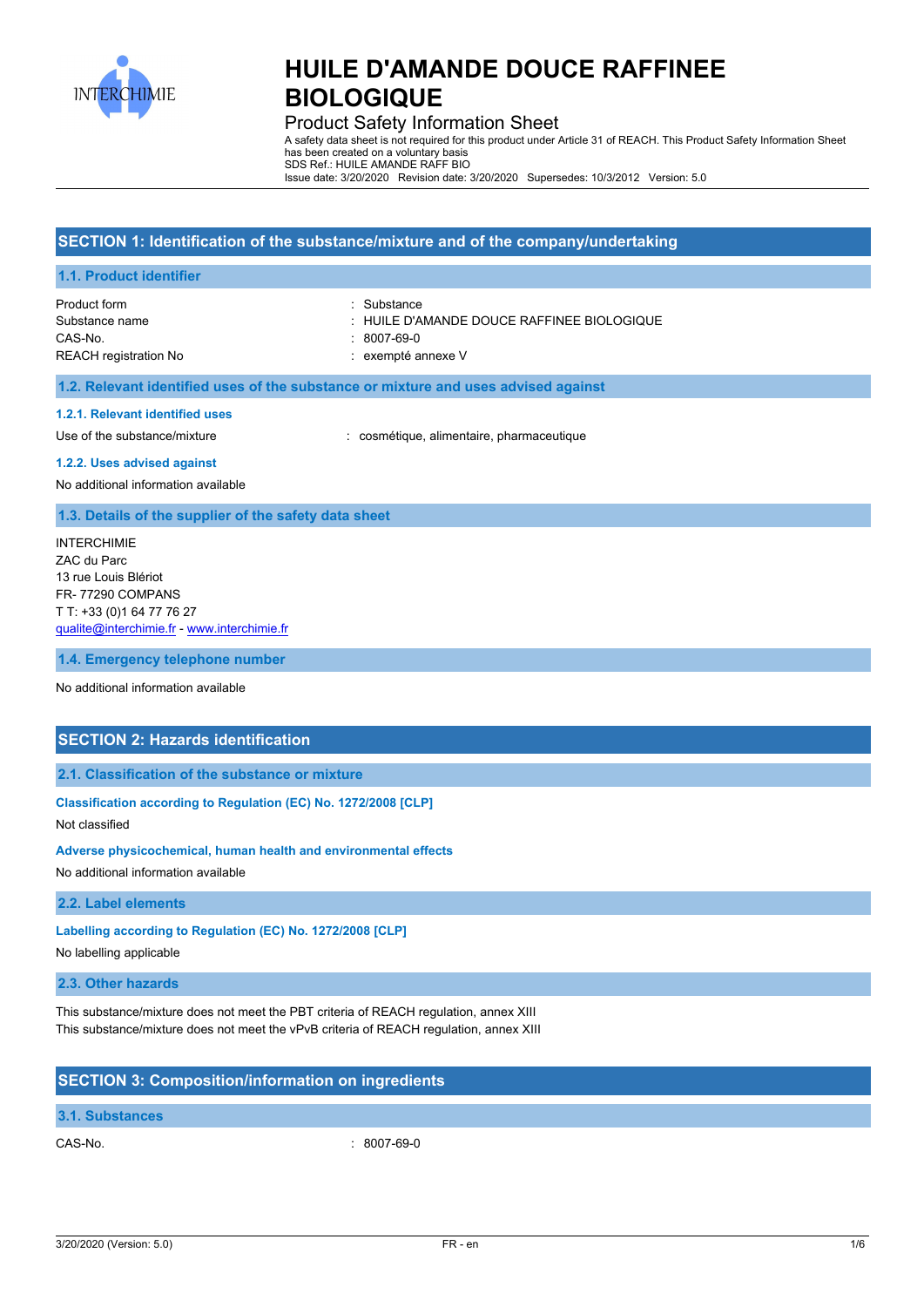## Product Safety Information Sheet

A safety data sheet is not required for this product under Article 31 of REACH. This Product Safety Information Sheet has been created on a voluntary basis

| <b>Name</b>            | <b>Product identifier</b>                                                                                 | $\frac{9}{6}$ |
|------------------------|-----------------------------------------------------------------------------------------------------------|---------------|
| Amande douce, extraits | (CAS-No.) 90320-37-9<br>(EC-No.) 291-063-5<br>(EC Index-No.) 291-063-5 EC#<br>(REACH-no) EXEMPTE ANNEXE V | $\geq 100$    |

#### **3.2. Mixtures**

Not applicable

## **SECTION 4: First aid measures**

#### **4.1. Description of first aid measures**

| First-aid measures general<br>First-aid measures after inhalation<br>First-aid measures after skin contact<br>First-aid measures after eye contact<br>First-aid measures after ingestion | : This product is not considered to be hazardous.<br>: If you feel unwell, seek medical advice.<br>Wash with soapy water.<br>: Rinse eyes with water as a precaution.<br>: This product is not considered to be hazardous. Get medical advice/attention if you feel<br>unwell. |  |  |
|------------------------------------------------------------------------------------------------------------------------------------------------------------------------------------------|--------------------------------------------------------------------------------------------------------------------------------------------------------------------------------------------------------------------------------------------------------------------------------|--|--|
| 4.2. Most important symptoms and effects, both acute and delayed                                                                                                                         |                                                                                                                                                                                                                                                                                |  |  |
| Symptoms/effects                                                                                                                                                                         | Not expected to present a significant hazard under anticipated conditions of normal use.                                                                                                                                                                                       |  |  |

#### **4.3. Indication of any immediate medical attention and special treatment needed**

No additional information available

| <b>SECTION 5: Firefighting measures</b>                        |                                                                                              |
|----------------------------------------------------------------|----------------------------------------------------------------------------------------------|
| 5.1. Extinguishing media                                       |                                                                                              |
| Suitable extinguishing media<br>Unsuitable extinguishing media | : Carbon dioxide. Water spray. Foam. Dry powder. Sand.<br>: Do not use a heavy water stream. |
| 5.2. Special hazards arising from the substance or mixture     |                                                                                              |
| Hazardous decomposition products in case of fire               | Toxic fumes may be released. Carbon dioxide. Carbon monoxide.                                |
| 5.3. Advice for firefighters                                   |                                                                                              |
| Protection during firefighting                                 | : Do not attempt to take action without suitable protective equipment.                       |

# **SECTION 6: Accidental release measures 6.1. Personal precautions, protective equipment and emergency procedures** General measures **in the set of the set of the Spill area may be slippery.** Evacuate area. **6.1.1. For non-emergency personnel** No additional information available **6.1.2. For emergency responders** No additional information available **6.2. Environmental precautions** Avoid release to the environment. **6.3. Methods and material for containment and cleaning up**

Methods for cleaning up **interpretional**  $\blacksquare$  Take up liquid spill into absorbent material.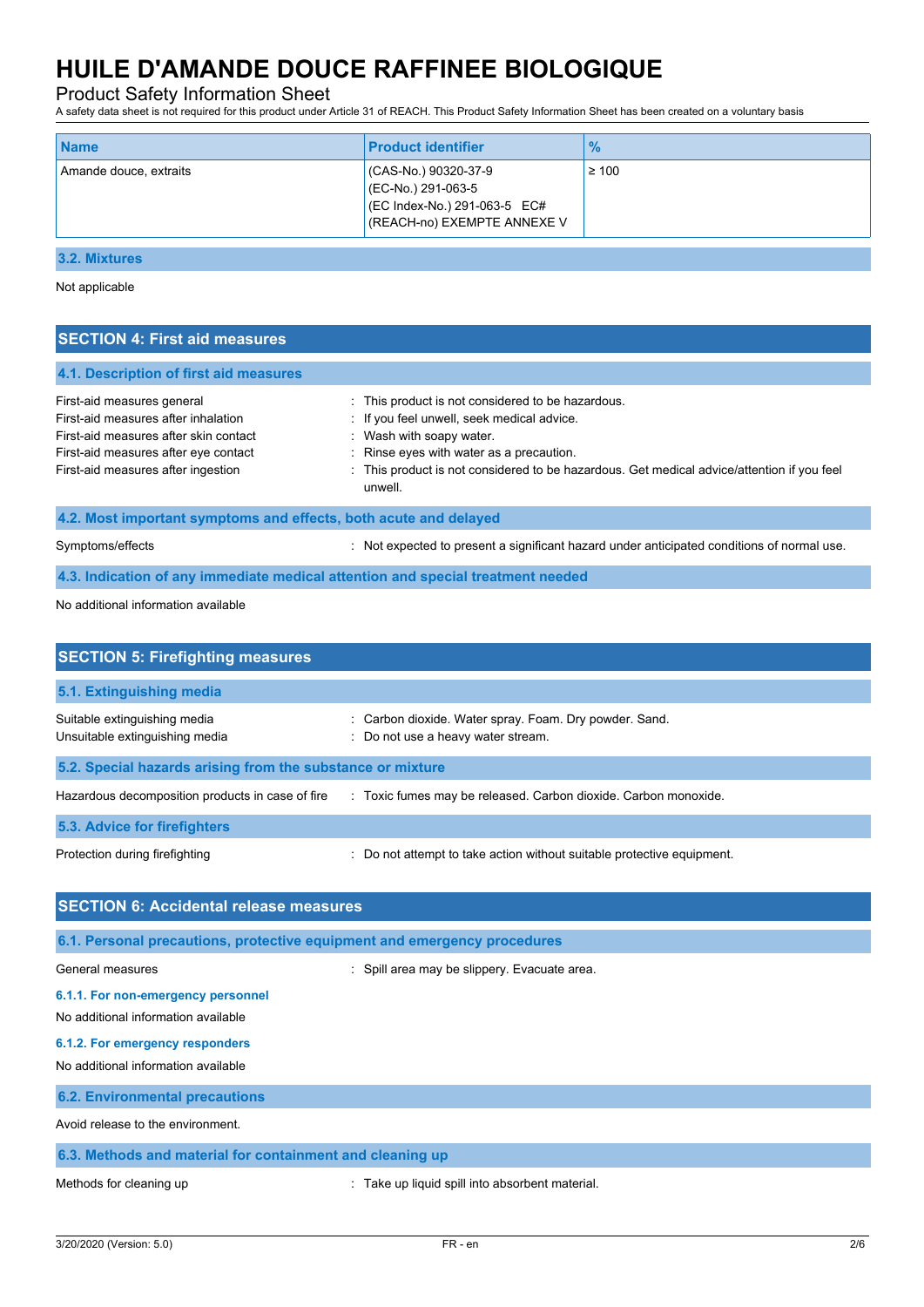# Product Safety Information Sheet

A safety data sheet is not required for this product under Article 31 of REACH. This Product Safety Information Sheet has been created on a voluntary basis

#### **6.4. Reference to other sections**

For further information refer to section 8: "Exposure controls/personal protection". For disposal of solid materials or residues refer to section 13 : "Disposal considerations".

| <b>SECTION 7: Handling and storage</b>                            |                                                                                                          |  |  |
|-------------------------------------------------------------------|----------------------------------------------------------------------------------------------------------|--|--|
| 7.1. Precautions for safe handling                                |                                                                                                          |  |  |
| Precautions for safe handling<br>Hygiene measures                 | This product is not considered to be hazardous.<br>t.<br>: Always wash hands after handling the product. |  |  |
| 7.2. Conditions for safe storage, including any incompatibilities |                                                                                                          |  |  |
| No additional information available                               |                                                                                                          |  |  |
| 7.3. Specific end use(s)                                          |                                                                                                          |  |  |
| No additional information available                               |                                                                                                          |  |  |
| <b>SECTION 8: Exposure controls/personal protection</b>           |                                                                                                          |  |  |
| 8.1. Control parameters                                           |                                                                                                          |  |  |
| No additional information available                               |                                                                                                          |  |  |
| 8.2. Exposure controls                                            |                                                                                                          |  |  |

No additional information available

| <b>SECTION 9: Physical and chemical properties</b>         |                                            |  |  |
|------------------------------------------------------------|--------------------------------------------|--|--|
| 9.1. Information on basic physical and chemical properties |                                            |  |  |
| Physical state                                             | : Liquid                                   |  |  |
| Colour                                                     | : light yellow.                            |  |  |
| Odour                                                      | characteristic.                            |  |  |
| Odour threshold                                            | No data available                          |  |  |
| pH                                                         | No data available                          |  |  |
| Relative evaporation rate (butylacetate=1)                 | No data available                          |  |  |
| Melting point                                              | unknown                                    |  |  |
| Freezing point                                             | No data available                          |  |  |
| Boiling point                                              | : $<$ 316 °C                               |  |  |
| Flash point                                                | : > 300 °C                                 |  |  |
| Auto-ignition temperature                                  | No data available                          |  |  |
| Decomposition temperature                                  | No data available                          |  |  |
| Flammability (solid, gas)                                  | No data available                          |  |  |
| Vapour pressure                                            | No data available                          |  |  |
| Relative vapour density at 20 °C                           | $0.91 - 0.92$ g/cm3                        |  |  |
| Relative density                                           | No data available                          |  |  |
| Solubility                                                 | insoluble in water, miscible dans l'ether. |  |  |
| Partition coefficient n-octanol/water (Log Pow)            | No data available                          |  |  |
| Viscosity, kinematic                                       | No data available                          |  |  |
| Viscosity, dynamic                                         | No data available                          |  |  |
| Explosive properties                                       | No data available                          |  |  |
| Oxidising properties                                       | No data available                          |  |  |
| <b>Explosive limits</b>                                    | No data available                          |  |  |

**9.2. Other information**

No additional information available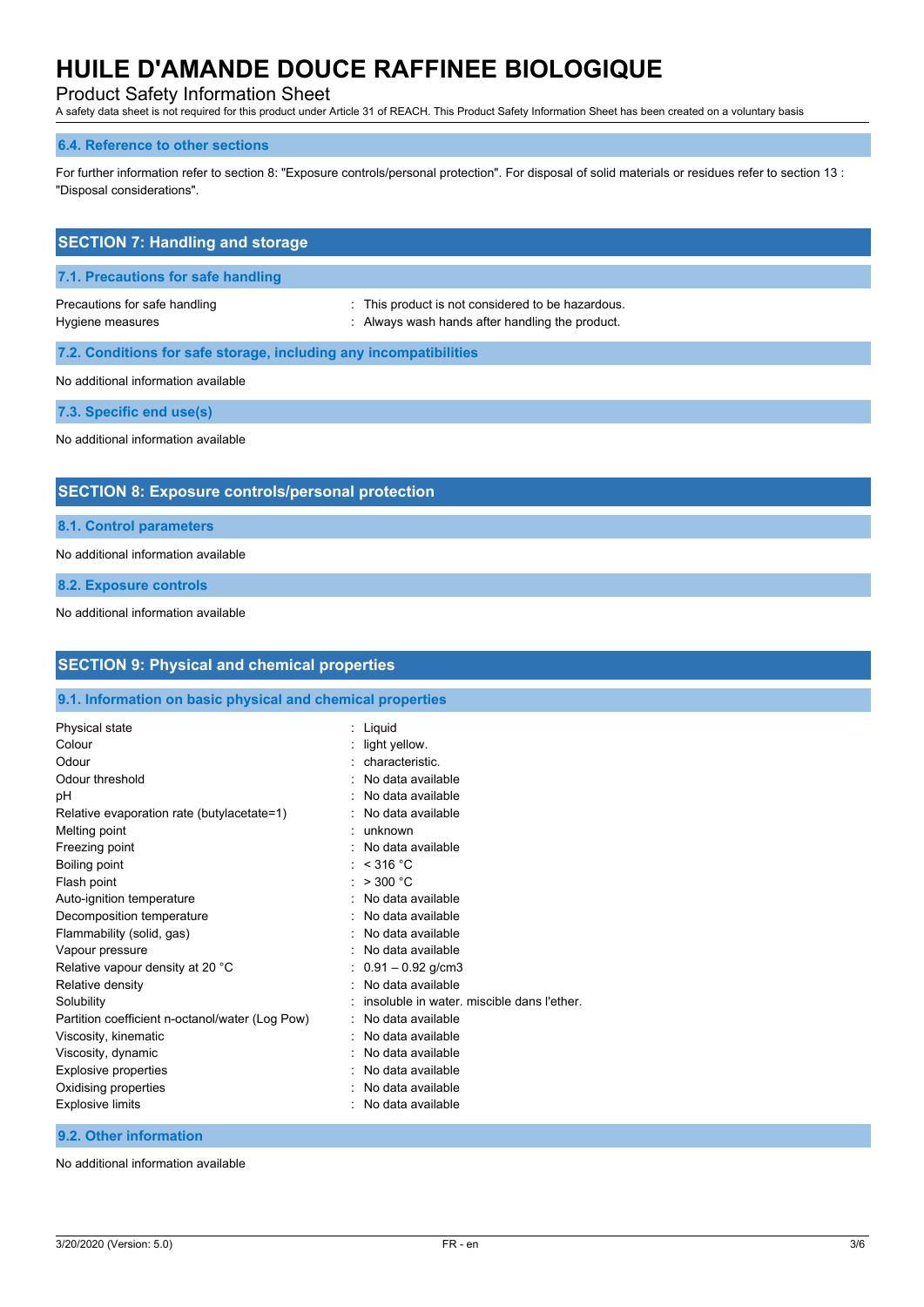# Product Safety Information Sheet

A safety data sheet is not required for this product under Article 31 of REACH. This Product Safety Information Sheet has been created on a voluntary basis

| <b>SECTION 10: Stability and reactivity</b>                      |
|------------------------------------------------------------------|
| 10.1. Reactivity                                                 |
| The product is stable at normal handling and storage conditions. |
| 10.2. Chemical stability                                         |
| Stable under normal conditions                                   |
| 10.3. Possibility of hazardous reactions                         |
| Stable under normal conditions of use.                           |
| 10.4. Conditions to avoid                                        |
| No additional information available                              |
| 10.5. Incompatible materials                                     |

No additional information available

**10.6. Hazardous decomposition products**

Carbon monoxide. Carbon dioxide. fume. On exposure to high temperature, acroleine may be generated.

## **SECTION 11: Toxicological information**

#### **11.1. Information on toxicological effects**

| Acute toxicity (oral)<br>Acute toxicity (dermal)<br>Acute toxicity (inhalation)                                                              | Not classified<br>: Not classified<br>: Not classified                                           |
|----------------------------------------------------------------------------------------------------------------------------------------------|--------------------------------------------------------------------------------------------------|
| Skin corrosion/irritation<br>Serious eye damage/irritation<br>Respiratory or skin sensitisation<br>Germ cell mutagenicity<br>Carcinogenicity | · Not classified<br>: Not classified<br>· Not classified<br>: Not classified<br>. Not classified |
| Reproductive toxicity                                                                                                                        | Not classified                                                                                   |
| STOT-single exposure                                                                                                                         | · Not classified                                                                                 |
| STOT-repeated exposure                                                                                                                       | Not classified                                                                                   |
| Aspiration hazard                                                                                                                            | · Not classified                                                                                 |

| <b>SECTION 12: Ecological information</b>                    |                                                                                                                            |
|--------------------------------------------------------------|----------------------------------------------------------------------------------------------------------------------------|
| 12.1. Toxicity                                               |                                                                                                                            |
| Ecology - general                                            | : The product is not considered harmful to aquatic organisms nor to cause long-term adverse<br>effects in the environment. |
| Hazardous to the aquatic environment, short-term<br>(acute)  | : Not classified                                                                                                           |
| Hazardous to the aquatic environment, long-term<br>(chronic) | : Not classified                                                                                                           |
| 12.2. Persistence and degradability                          |                                                                                                                            |
| HUILE D'AMANDE DOUCE RAFFINEE BIOLOGIQUE (8007-69-0)         |                                                                                                                            |

| Persistence and degradability | Biodegradable |
|-------------------------------|---------------|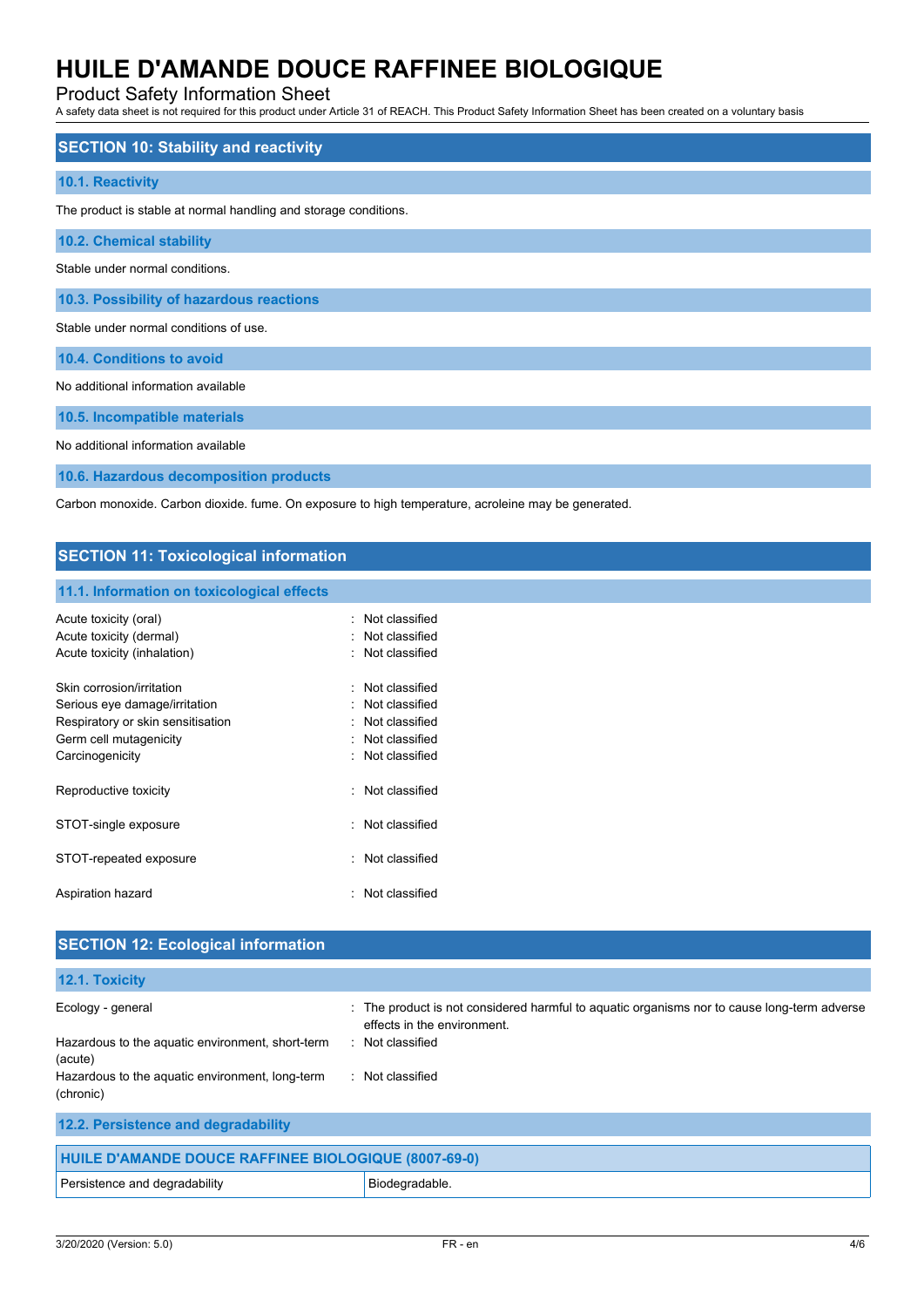## Product Safety Information Sheet

A safety data sheet is not required for this product under Article 31 of REACH. This Product Safety Information Sheet has been created on a voluntary basis

#### **12.3. Bioaccumulative potential**

#### No additional information available

#### **12.4. Mobility in soil**

No additional information available

**12.5. Results of PBT and vPvB assessment**

**HUILE D'AMANDE DOUCE RAFFINEE BIOLOGIQUE (8007-69-0)**

This substance/mixture does not meet the PBT criteria of REACH regulation, annex XIII

This substance/mixture does not meet the vPvB criteria of REACH regulation, annex XIII

**12.6. Other adverse effects**

No additional information available

| <b>SECTION 13: Disposal considerations</b> |  |
|--------------------------------------------|--|
| 13.1. Waste treatment methods              |  |

Regional legislation (waste)  $\qquad \qquad$ : Disposal must be done according to official regulations.

# **SECTION 14: Transport information**

| In accordance with ADR / RID / IMDG / IATA / ADN |               |               |               |               |
|--------------------------------------------------|---------------|---------------|---------------|---------------|
| <b>ADR</b>                                       | <b>IMDG</b>   | <b>IATA</b>   | <b>ADN</b>    | <b>RID</b>    |
| 14.1. UN number                                  |               |               |               |               |
| Not regulated                                    | Not regulated | Not regulated | Not regulated | Not regulated |
| 14.2. UN proper shipping name                    |               |               |               |               |
| Not regulated                                    | Not regulated | Not regulated | Not regulated | Not regulated |
| 14.3. Transport hazard class(es)                 |               |               |               |               |
| Not regulated                                    | Not regulated | Not regulated | Not regulated | Not regulated |
| 14.4. Packing group                              |               |               |               |               |
| Not regulated                                    | Not regulated | Not regulated | Not regulated | Not regulated |
| 14.5. Environmental hazards                      |               |               |               |               |
| Not regulated                                    | Not regulated | Not regulated | Not regulated | Not regulated |
| No supplementary information available           |               |               |               |               |

### **14.6. Special precautions for user**

**Overland transport** Not regulated **Transport by sea** Not regulated **Air transport** Not regulated **Inland waterway transport** Not regulated **Rail transport** Not regulated

**14.7. Transport in bulk according to Annex II of Marpol and the IBC Code**

#### Not applicable